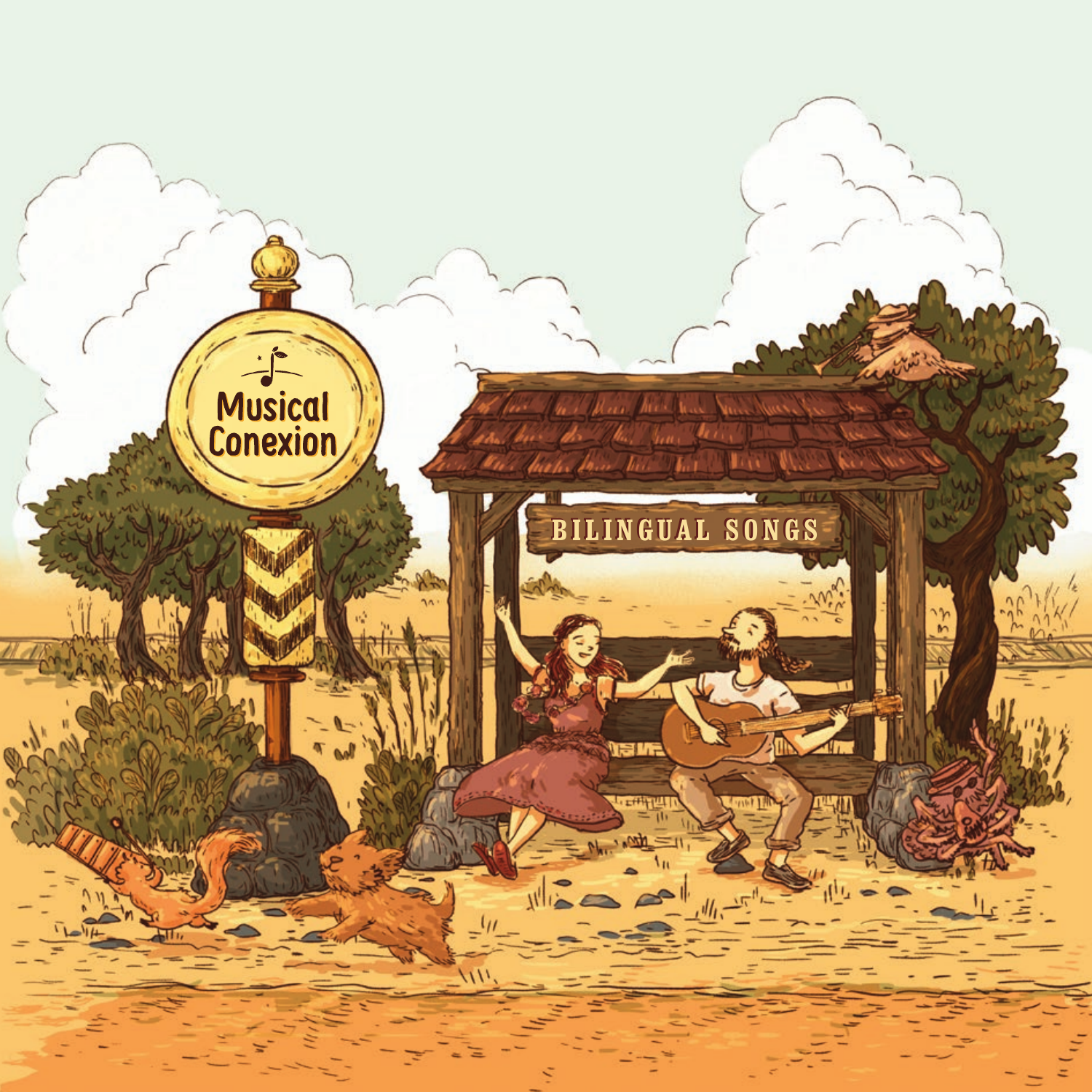

# **BILINGUAL SONGS BILINGUAL SONGS**

The **Musical Conexion** album *Bilingual Songs* includes some of the most recognized and loved songs world-wide in Spanish and English. These timeless and intergenerational songs bridge cultures and languages and are an important part of our children's music and movement program for early childhood. This album is possible thanks to the generous support of **Toni Murray**, a life-long educator and benefactor of art and education in Fort Wayne, Indiana. We are enormously grateful for her confidence and support. All Musical Conexion support material can be found on our website: **www.musicalconexion.com**

*Canciones Bilingües de Musical Conexión, es un recopilado de algunas de las más queridas y reconocidas canciones y juegos en inglés y en español que forman parte de nuestro programa de música y movimiento para la primera infancia. Este álbum es posible gracias al generoso aporte de Toni Murray, un benefactor de las artes y la educación en Fort Wayne, Indiana. Estamos muy agradecidos por su confianza y soporte. Todo el material de Musical Conexión pueden encontrarlo en nuestro sitio web: www.musicalconexion.com*

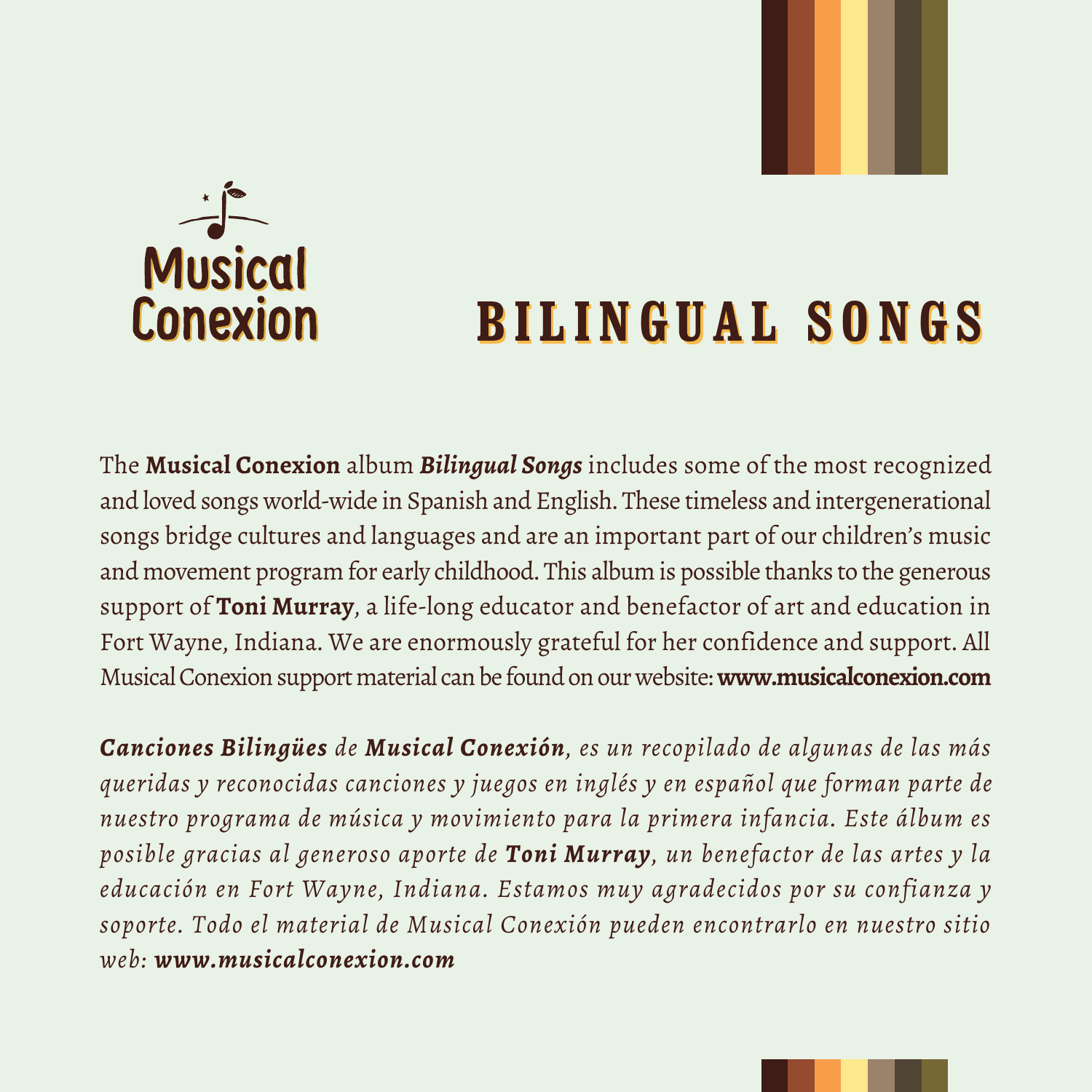

#### **Row Your Boat / Rema Tu Bote**

C F C G Row row row row  $C$   $C/B$   $A$ -  $G$ Row row row your boat<br>F G C  $\overline{C}$  G Gently down the stream  $C$   $G$   $A$ -  $D/F#$ Merrily Merrily Merrily Merrily  $F$   $G$   $C$ Life is but a dream. // Rema rema rema tu bote Gentil por la corriente Alegría, alegría, alegría, alegría La vida un sueño es.

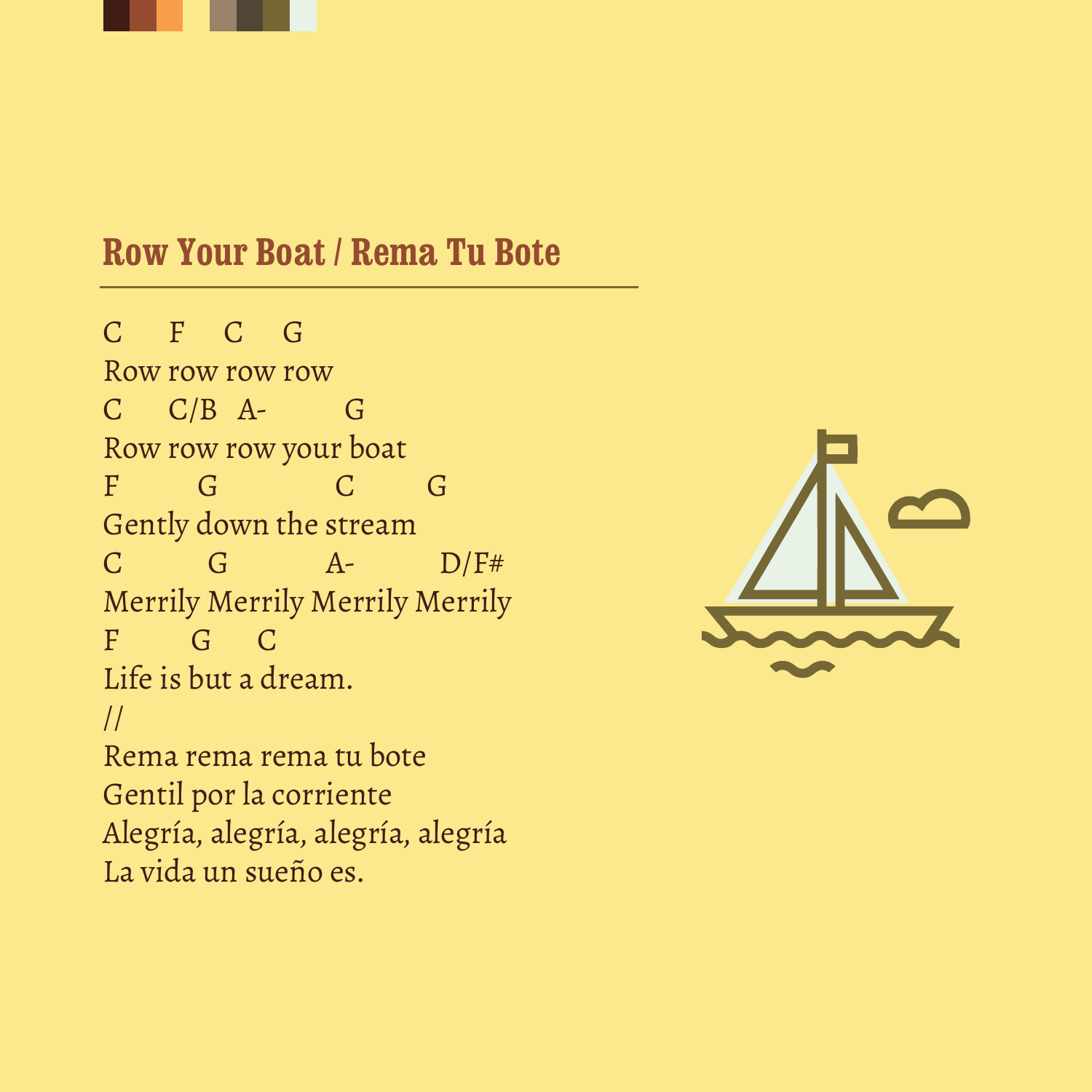

## **The Little Train / El Trencito**

 $\overline{C}$ "Welcome! All Aboard! The train will soon depart, passing through the park and heading out to the countryside!" C G C Parte el trencito y pasa por el parque C G C Llega y se para frente a la estación  $F \quad C \quad G$ <u> Albalba</u> Ali Alo que suba el pasajero  $F \quad C \quad G$ Ali Alo el pasajero ya subió

C G C Parte el trencito y pasa por el campo C G C Llega y se para frente a la estación  $F \quad C \quad G \quad G \quad C$ Ali Alo que suba el pasajero  $F \quad C \quad G$ Ali Alo el pasajero ya subió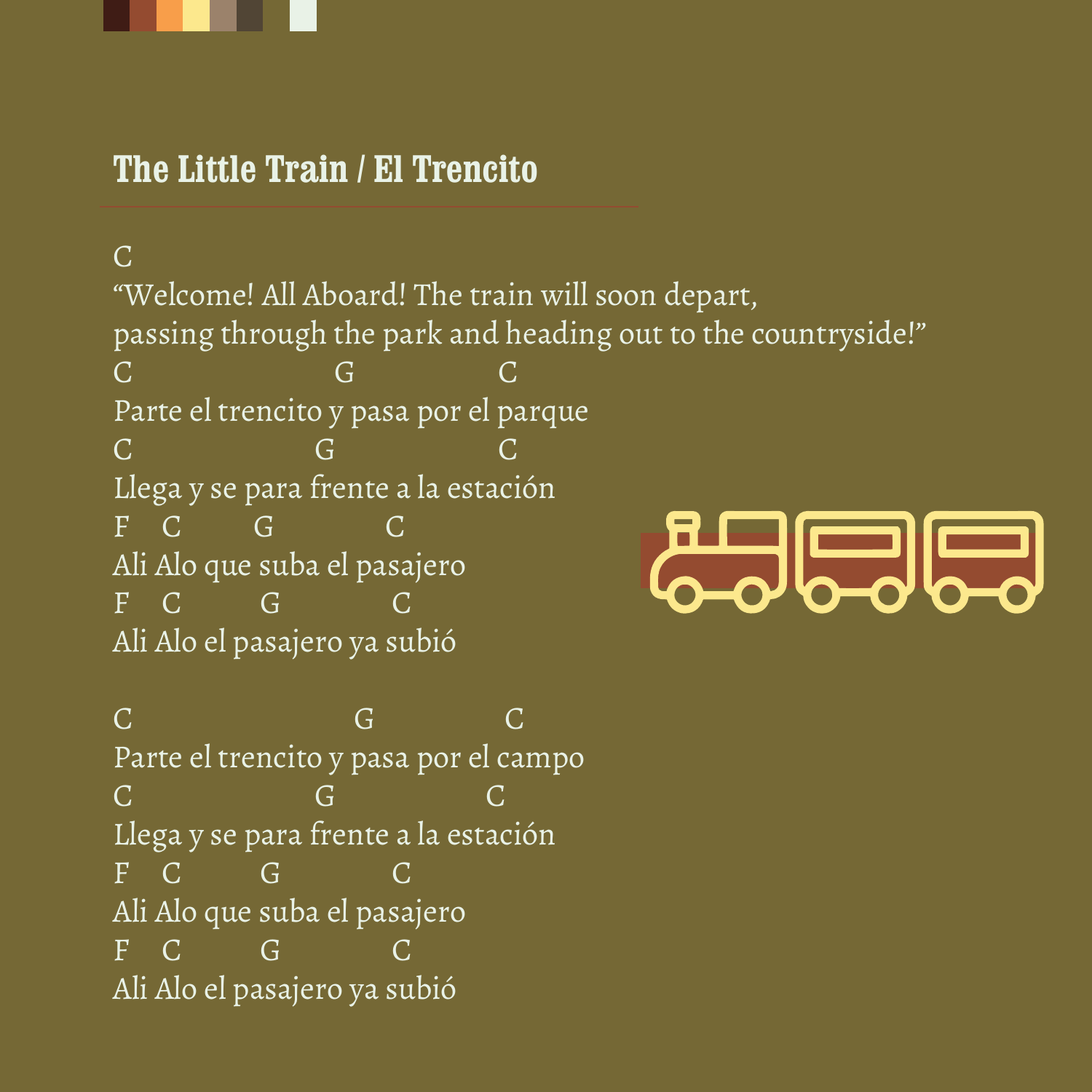



#### **The Little House / La Casita**

 $\overline{C}$ I have a little house – like this, like this. I knock on the door – like this, like this. I open the window – like this, like this. F C G G C And out from the chimney -rises smoke like this, like this. C Yo tengo una casita – así, así. Y toco la puertita – así, así. Y abro la ventana – así, así. F C G C Y por la chimenea sale el humo – así, así.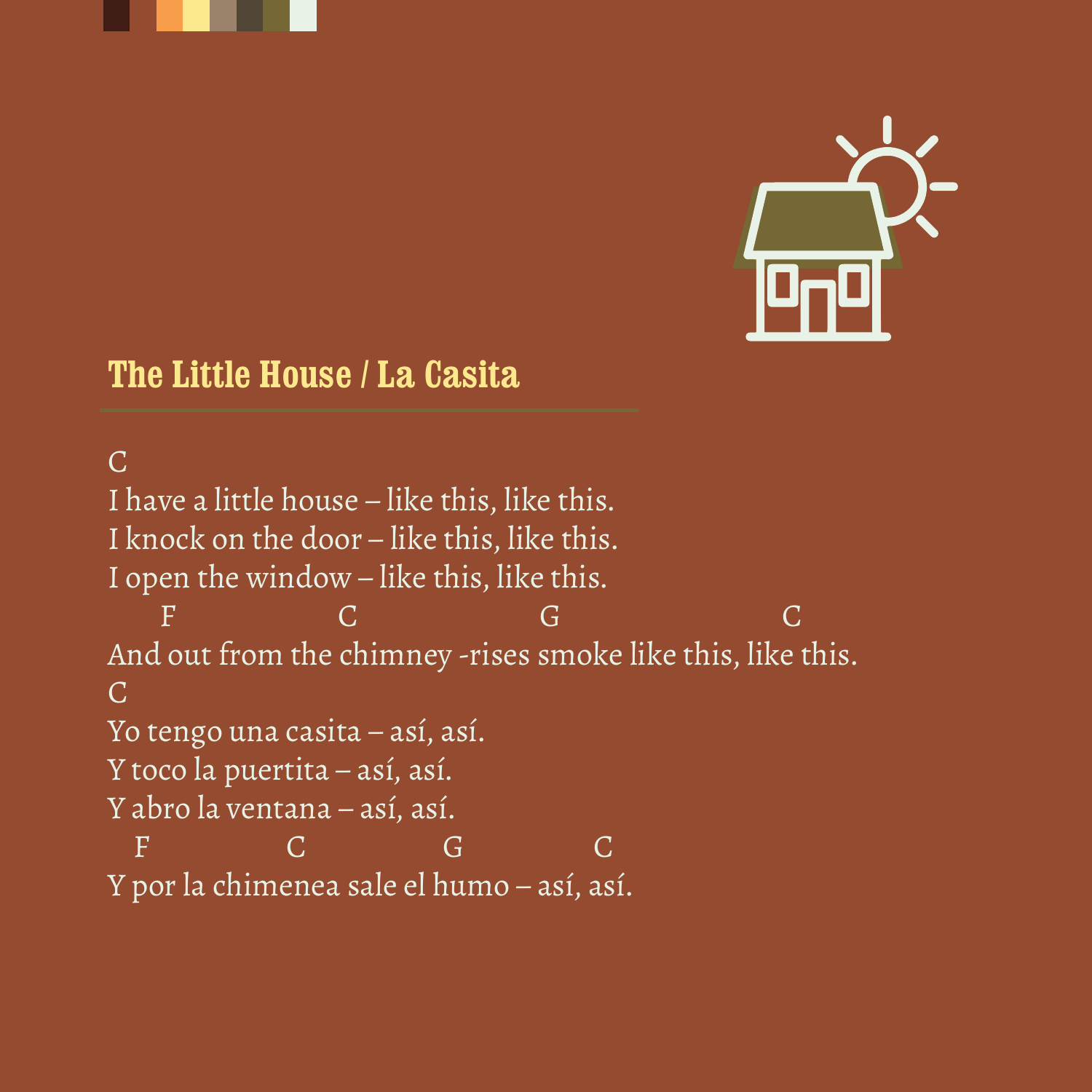

## **Itsy Bitsy Spider / Incy Wincy Araña**

C F G C The itsy bitsy spider went up the water spout C F G C Down came the rain ad washed the spider out C F G C Out came the sun and dried up all the rain C F G C And the Itsy Bitsy Spider went up the spout again. // Incy wincy araña Subió su tela araña Vino la lluvia y se la llevó Salió el sol y se secó la lluvia Incy wincy araña otra vez subió.

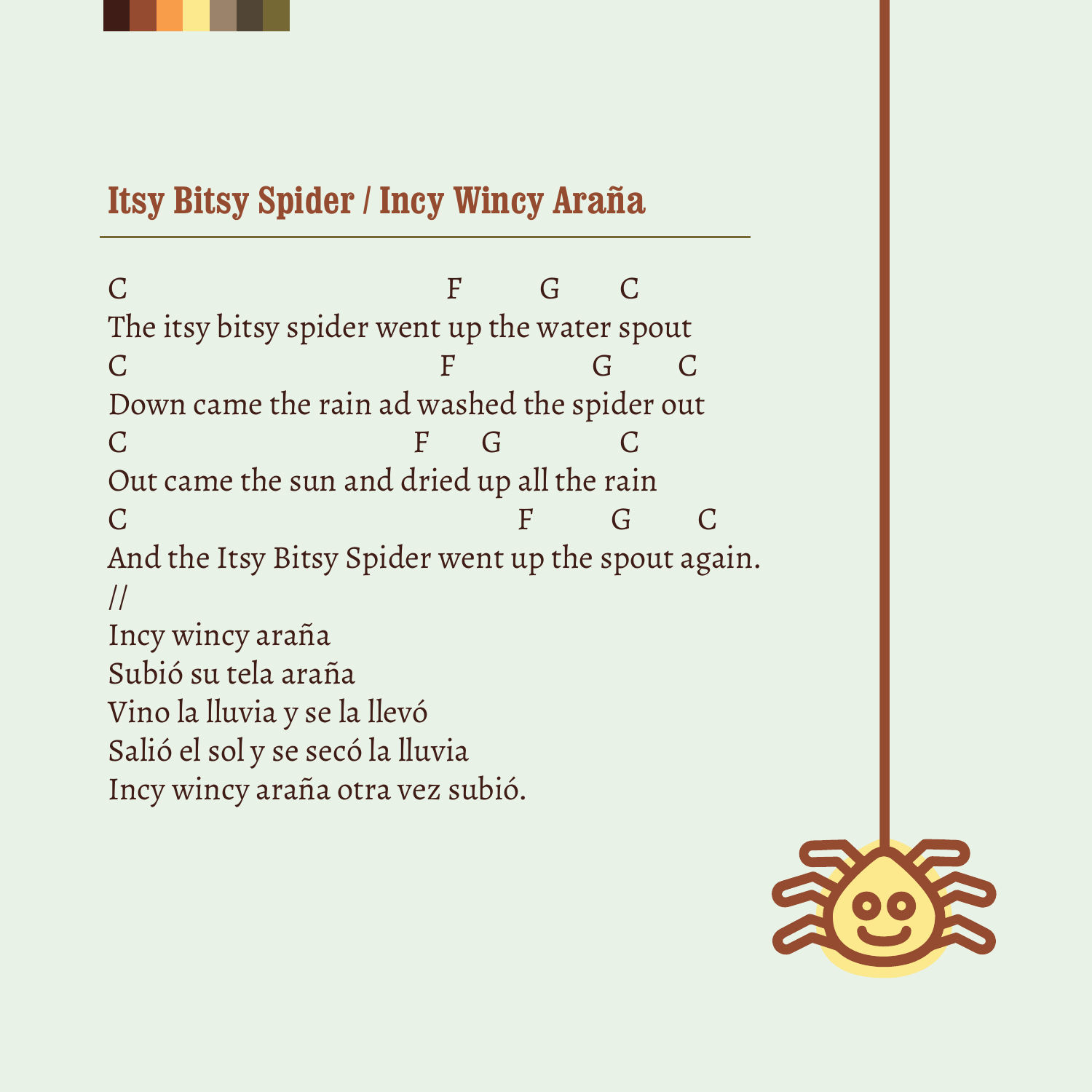

#### **Twinkle Twinkle / Estrellita**

C C F C Twinkle twinkle little star. F C G C How I wonder what you are C F C G Up above the world so high  $C$  F  $C$  G Like a diamond in the sky C C F C Twinkle Twinkle little star F C G C How I wonder what you are.

Estrellita dónde estás? Quiero verte titilar. En el cielo sobre el mar Un diamante de verdad Estrellita dónde estás? Quiero verte titilar.

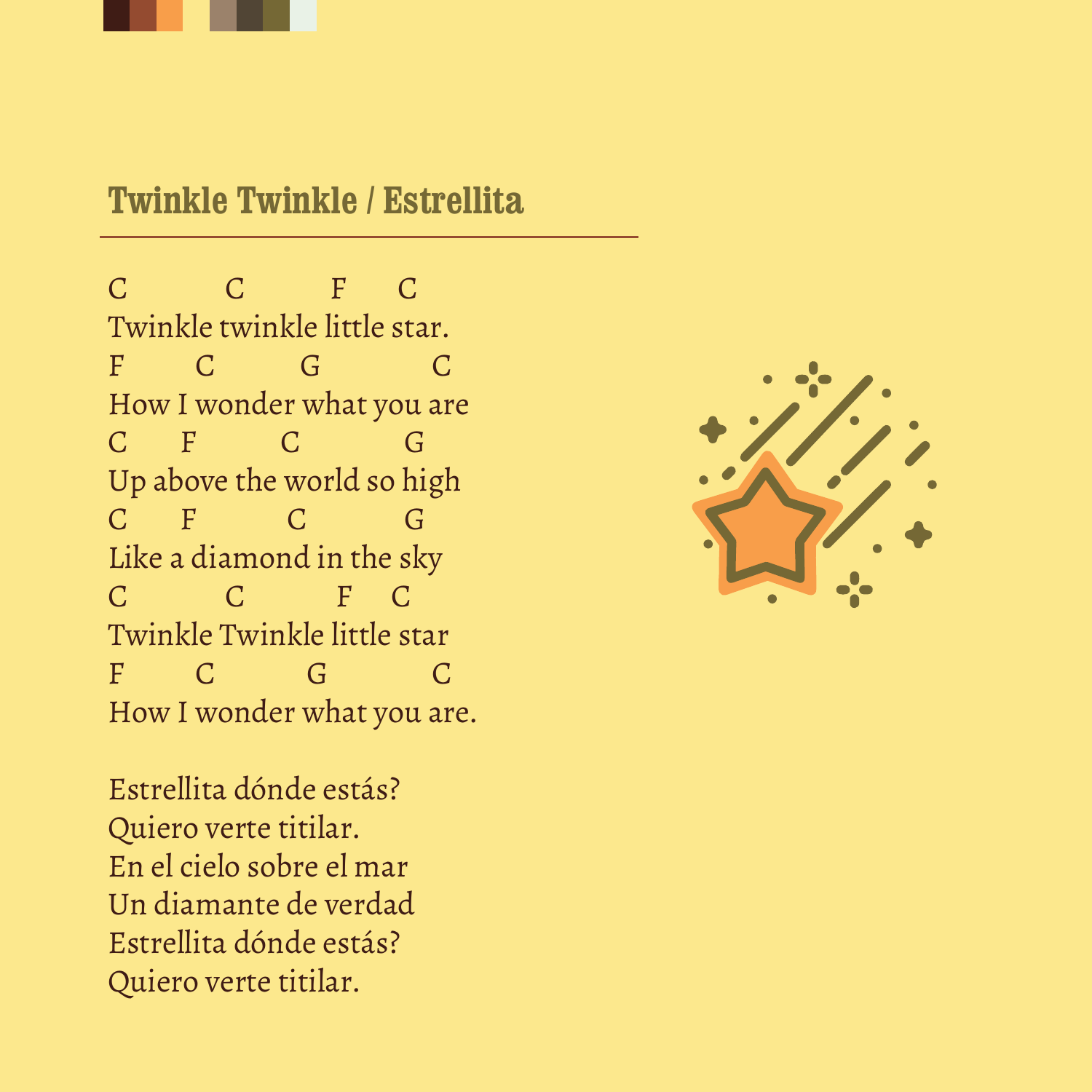



#### **Have Patience / Ten Paciencia**

 $C$   $C/B$ Have patience. Have patience. Don't be in such a hurry. G F G C When you get impatient, it only makes you worry.  $C$   $C/B$   $A$ - F Remember, remember that Love is patient too. G R G C And, think of all the times that others had to wait on you. // Ten paciencia, ten paciencia. No andes apurado. Cuando no tienes paciencia te pones preocupado. Acuérdate, Acuérdate - Paciencia es amor Y piensa cada vez que alguien a ti te espero.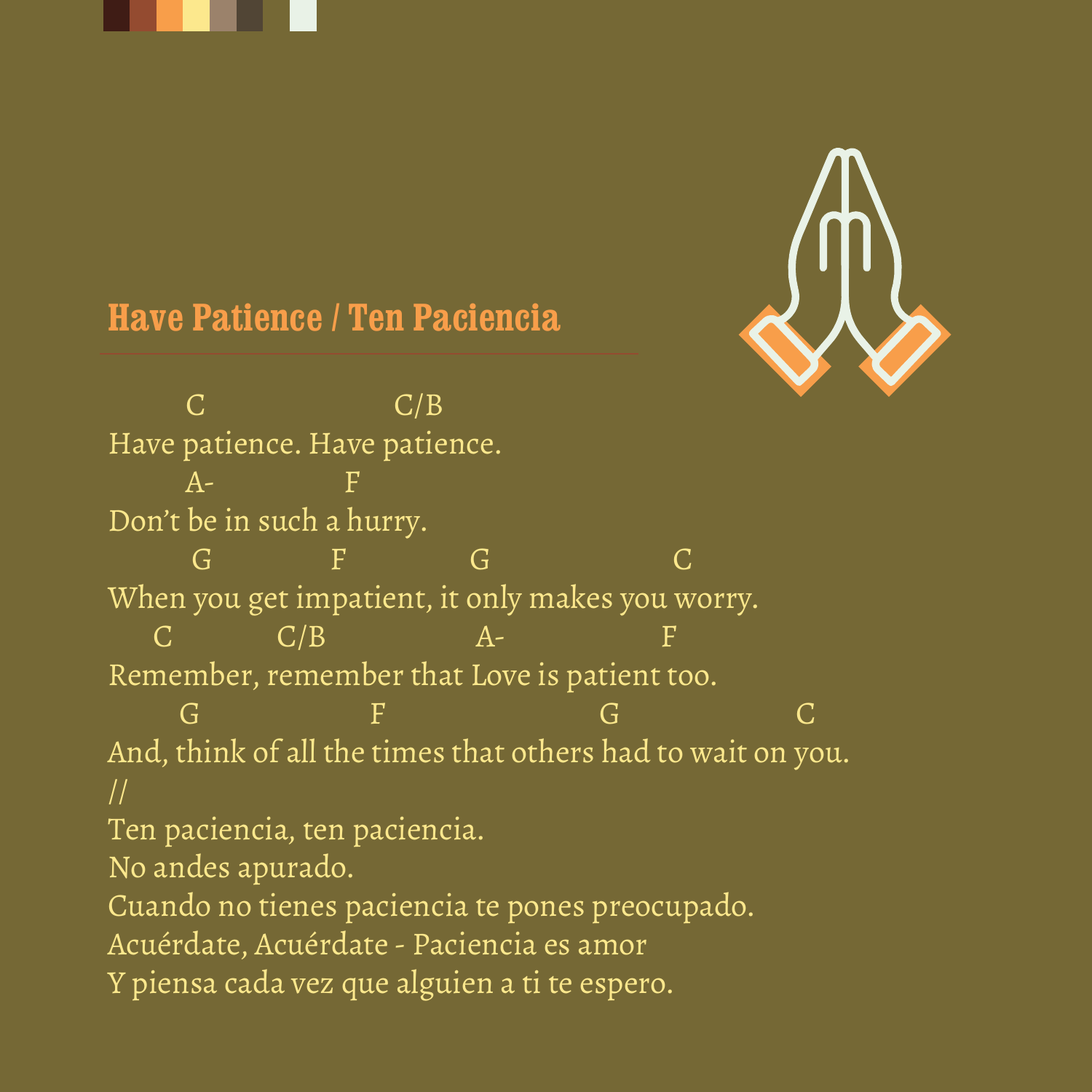

#### **This Little Light of Mine / Esta Lucecita**

G This little light of mine G B I'm going to let it shine  $\Gamma$ This little light of mine G I'm going to let it shine G This little light of mine B7 E- G D G I'm going let it shine, let it shine, let it shine, let it shine. I'm not going to blow it out.

I'm going to let it shine. I'm not going to blow it out. I'm going to let it shine. let it shine, let it shine, let it shine. // Esta lucecita mía la voy a hacer alumbrar Esta lucecita mía la voy hacer alumbrar Va a brillar, va a brillar, va a brillar. Nadie la va a pagar. La voy a hacer a alumbrar Nadie la va a pagar. La voy a hacer alumbrar. Va a brillar, va a brillar, va a brillar.